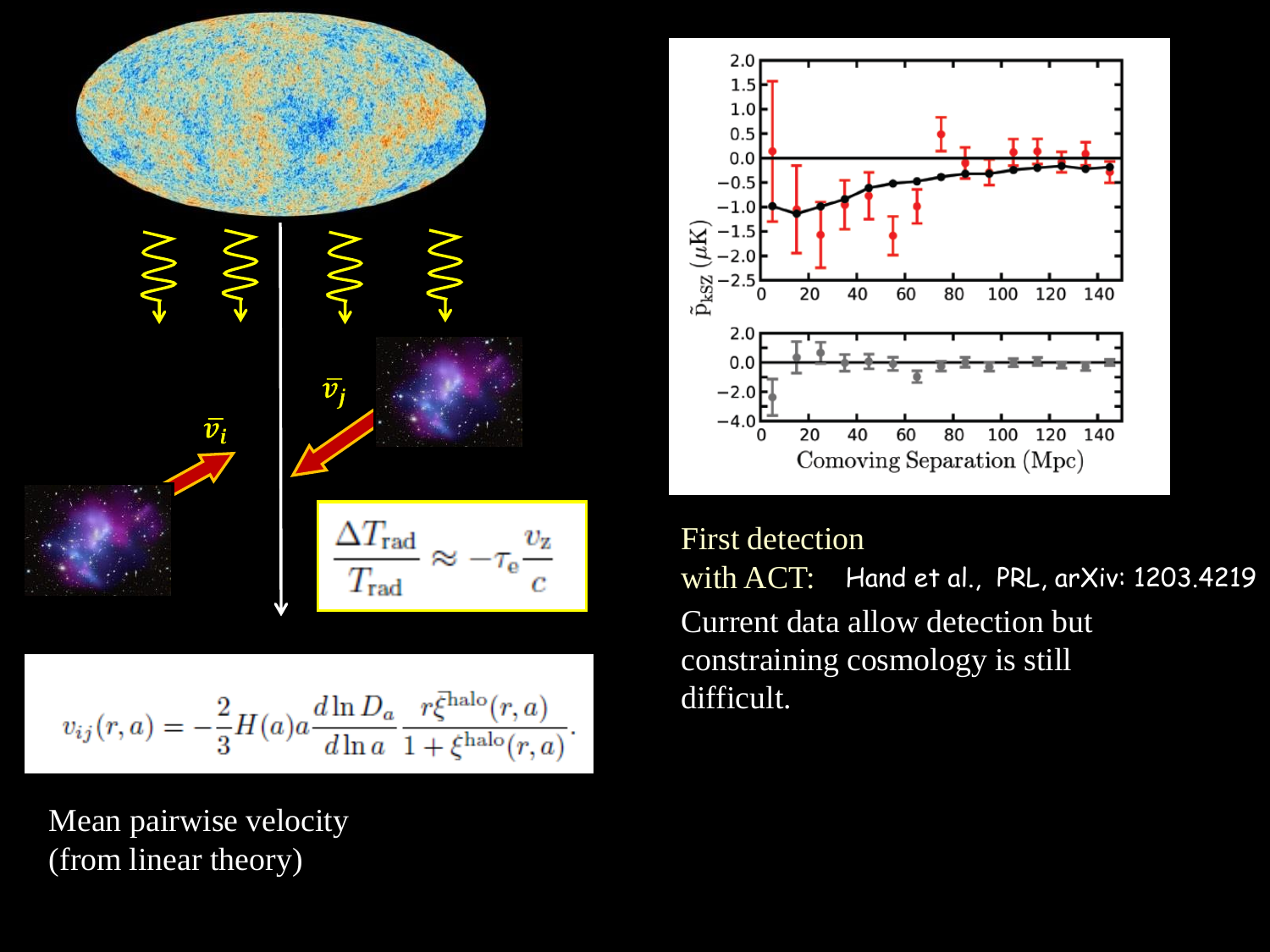Potential for cosmological constraints:

See also:

Mueller, De Bernardis, Bean, Niemack (APJ - arXiv:1408.6248): dark energy

Mueller, De Bernardis, Bean, Niemack (PRD - arXiv:1412.0592): massive neutrinos



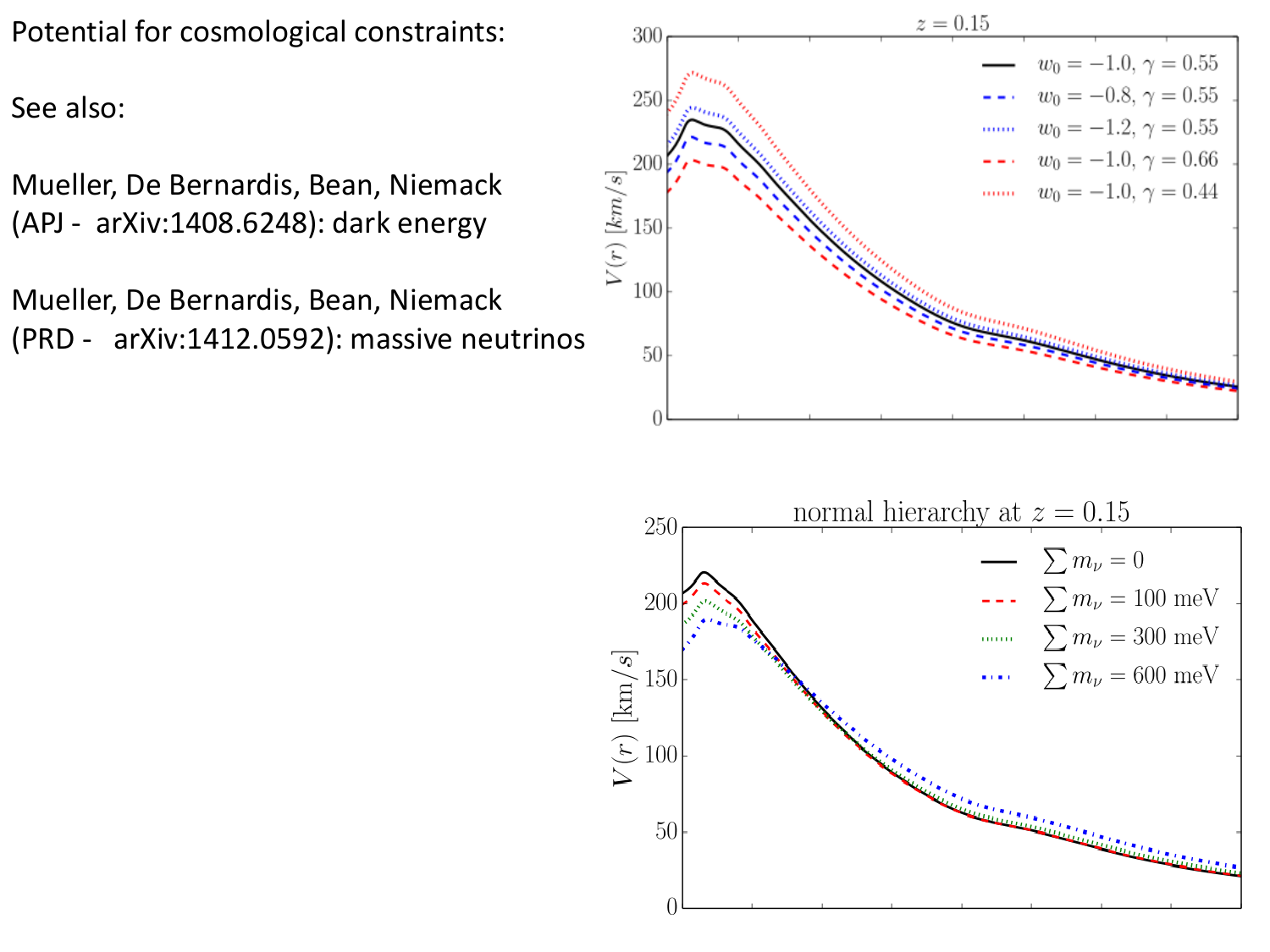## **Preliminary forecasts:**

Assumes perfect CMB removal: the effect of angular resolution might more important with proper forecasts (work in progress…)

**Sensitivities**

**(uk arcmin)**

 $\sigma_{M_{\nu}}$  (eV) ratios for different beam sizes



See also Wu, Dvorkin, Kuo et al (ApJ - arXiv:1402.4108) for detailed sensitivity numbers